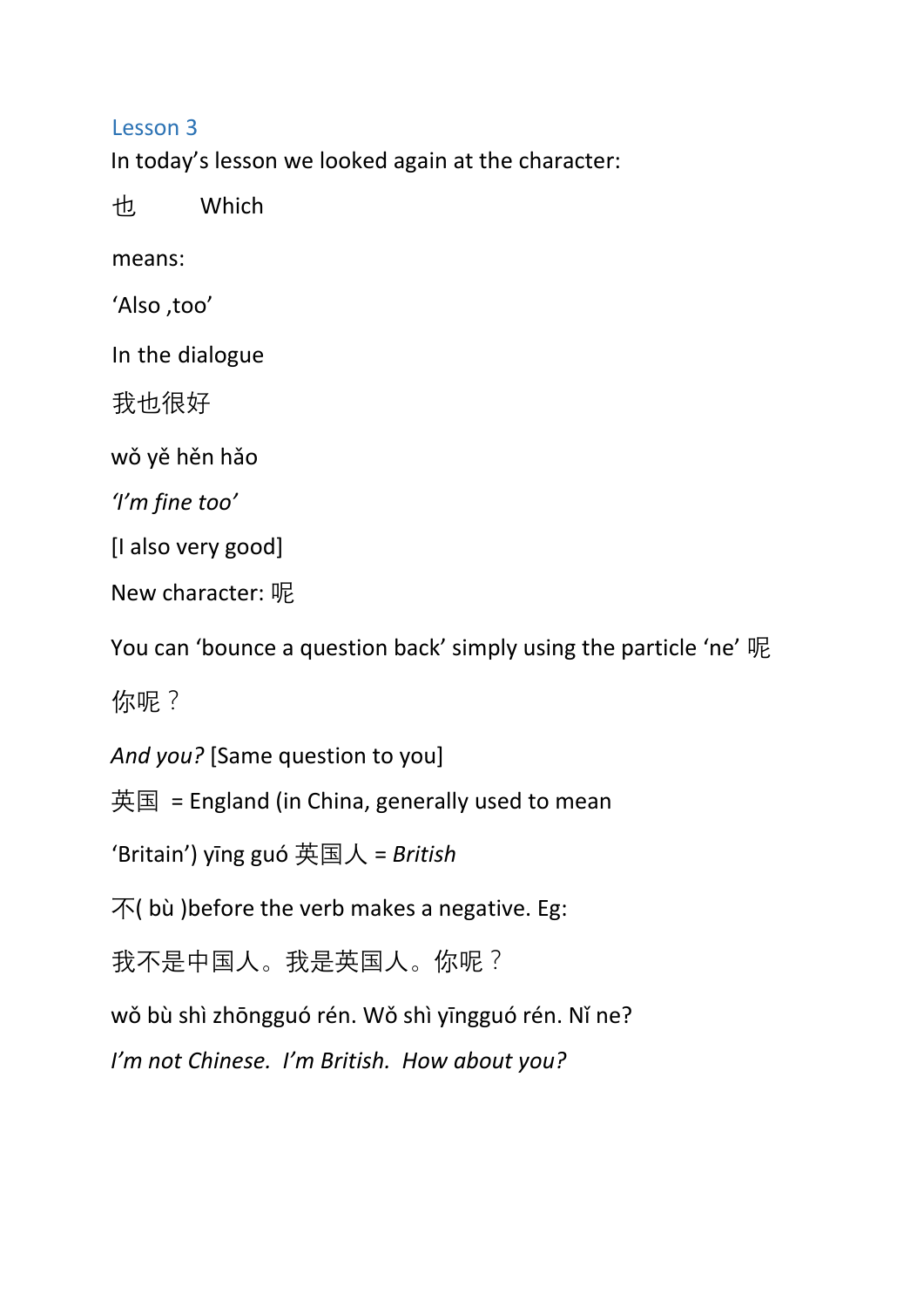We also looked at numbers up to 10. Lots of vocabulary here which it's important to keep up with.

Here's the link to the Quizlet for lots of regular vocab practice:

[https://quizlet.com/155284207/mandarin-beginners-1-2016](https://quizlet.com/155284207/mandarin-beginners-1-2016-flash-cards/) [flashcards/](https://quizlet.com/155284207/mandarin-beginners-1-2016-flash-cards/)

Below is a summary of the vocab covered so far – but if possible practise this using the Quizlet set below. That way you can get the pronunciation as well.

Cultural notes

This week in China is 'golden week' when most of the country have a week's holiday. This is to celebrate 国庆节 (*National Day*) celebrated on 1st Oct every year– which this year is very close to the second biggest festival in China 中秋节 – *mid-Autumn festival* (this year on 4<sup>th</sup> Oct).

The character for festival is 节

| One   |          | yī  |
|-------|----------|-----|
| Two   |          | èr  |
| Three | $\equiv$ | sān |
| Four  | 四        | sì  |
| Five  | 五        | wǔ  |
| Six   | 六        | liù |
| Seven | 十        | qī  |
| Eight |          | bā  |

Chinese vocabulary 1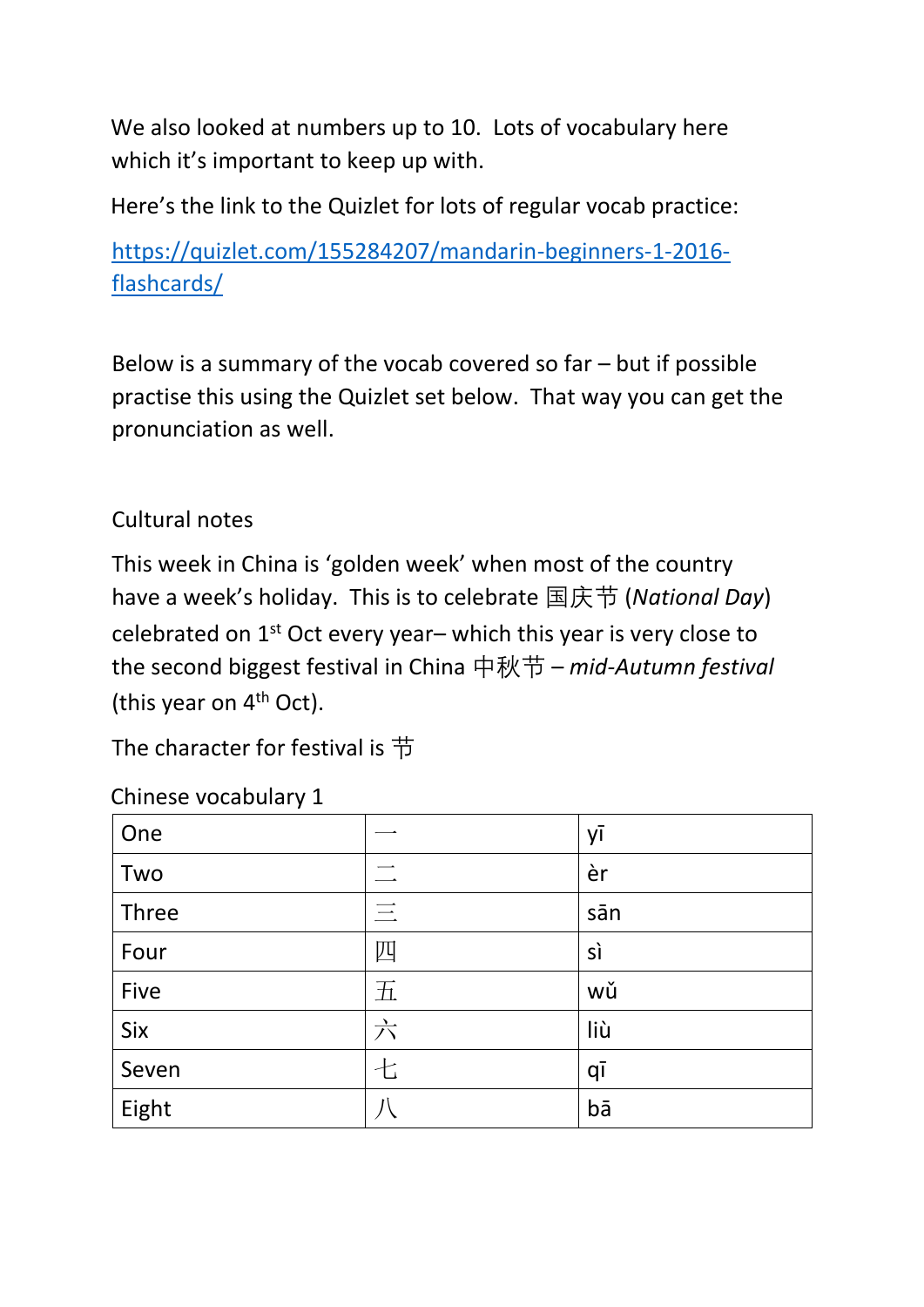| <b>Nine</b>             | 九      | jiǔ        |
|-------------------------|--------|------------|
| Ten                     | $+$    | shí        |
| Middle                  | 中      | zhōng      |
| Language, culture       | 文      | wén        |
| Chinese language        | 中文     | zhōngwén   |
| (middle language)       |        |            |
| Mouth                   | $\Box$ | kǒu        |
| <b>Big</b>              | 大      | dà         |
| Small                   | 小      | xiǎo       |
| Hello                   | 你好     | ní hǎo     |
| You                     | 你      | nĭ         |
| Good                    | 好      | hǎo        |
| Teacher                 | 老师     | lǎoshī     |
| Goodbye                 | 再见     | zài jiàn   |
| Thank you               | 谢谢     | xiè xiè    |
| How are you?            | 你好吗?   | ní hảo ma? |
| Very good, very well    | 很好     | hěn hǎo    |
| very                    | 很      | hěn        |
| <b>Question marker</b>  | 吗      | ma         |
| China (middle country)  | 中国     | zhōngguó   |
| country                 | 国      | guó        |
| work                    | 工      | gōng       |
| king                    | 王      | wáng       |
| jade                    | 玉      | yù         |
| To be (is, are, am etc) | 是      | shì        |